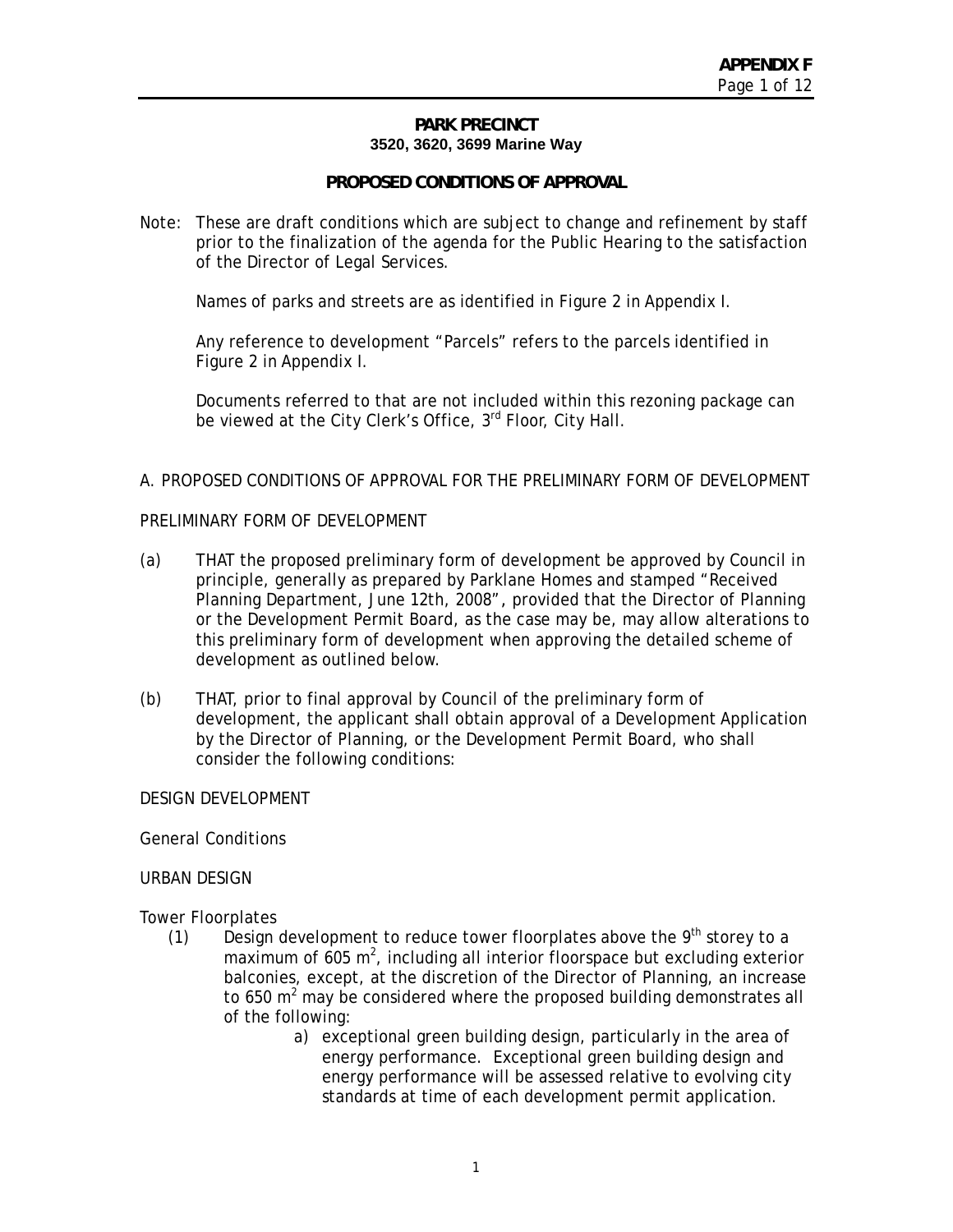- b) exceptional architectural design. While all buildings at EFL are expected to achieve a high standard of quality, materiality and architectural design, taller, larger buildings should be exceptional. Particular emphasis should be placed on articulation to de-emphasize perceived building mass; and
- c) contextually appropriate massing. An increase in building floorplate should be suitable to the localized urban design condition and the role of the building within the overall plan. It should not adversely affect sun on public places, or the perceived scale of buildings adjacent to important public places.

Note to applicant: It is anticipated that there will be a variety of tower floorplate sizes in response to the unique conditions, placement, and role that each tower plays. Consideration should be given to relocating building floorspace to mid-rise massing that further enhances definition and overlook of the street and public places. Allowance must be made at upper levels for reduced floorplate sizes to enable useable outdoor space, and sculpting and capping of tower elements.

Frontages on Boundary Road and Marine Way

- (2) Design development to ensure that enclosed balconies fronting Marine Way and Boundary Road, in the opinion of the Director of Planning, meet the intent of the City's approved Balcony Enclosure Guidelines and are:
	- clearly expressed on the exterior of the building;
	- project somewhat from the main façade;
	- highly glazed, with transparency and openness at corners; and
	- expressed as open balconies that have been enclosed.

Note to applicant: Enclosed balconies may be permitted on the first nine storeys of units with exposure to Marine Way or Boundary Road to improve liveability by reduction of noise.

Surface Rights-of-way

(3) Design development to provide SRWs to secure public access to the secondary system of paths that create permeability and connectivity of the block system, generally as illustrated in the East Fraserlands Design Guidelines (see Appendix J), to the satisfaction of the Director of Planning, City Engineer and Legal Services;

Note to applicant: The precise location, width, and functionality of the SRWs are to be determined at Development Permit. SRWs are to be:

- accessible, and comfortable for pedestrians;
- safe, secure, well-lit, ungated and welcoming;
- overlooked by active, inhabited space;
- typically provide visibility and permeability through the block;
- align and connect directly with public routes and streets (in Parcels 20/21, align with the bridge over the water course in Avalon corridor).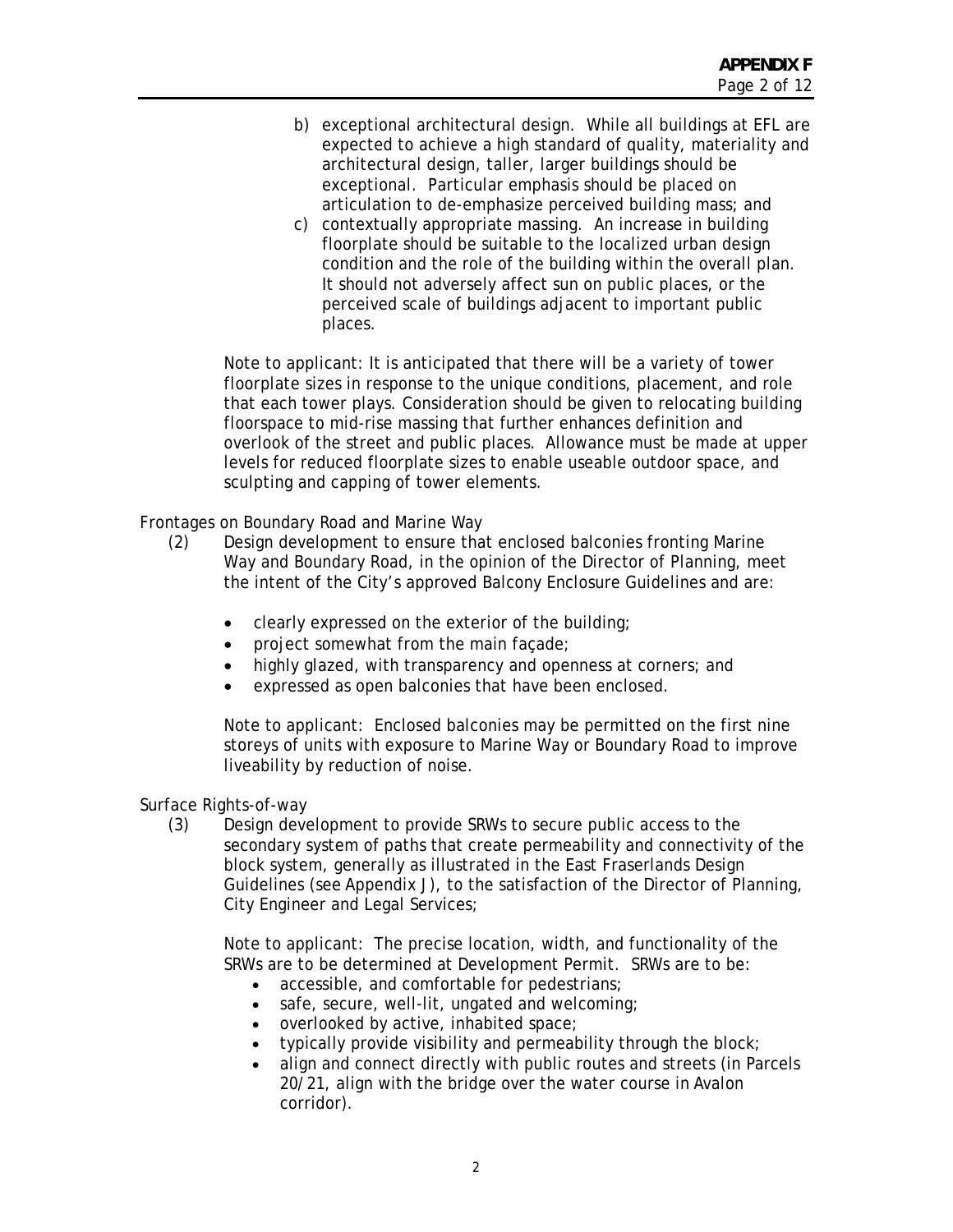In addition, SRWs are to be provided over 1.5 m sidewalks contiguous with public parks in Parcels 20 and 21 and are to be included in the park calculation.

Townhouses at lower levels

- (4) Design development to ensure residential street frontages are primarily comprised of two storey townhouse units with:
	- a) active uses such as living rooms and kitchens, on the main level frontage, not bedrooms;
	- b) a main level raised above grade to create a sense of privacy and a comfortable relationship of dwelling to street; and
	- c) useable private outdoor space adjacent to the street or other private outdoor space directly accessible from the more active living spaces of the unit (ie roof decks, balconies off living areas, circulation spaces and courtyards).
- Mt. Baker Viewcone (Parcels 20, 21)
	- (5) Design development to ensure that no portion (including elevator penthouses, mechanical equipment, etc.) of any building extends into the Mount Baker viewcone. Affected parcels may include 15, 17, 18, 19, 20, and 21.

Note to applicant: The viewcone is to be professionally surveyed and defined to preserve a view extent to the satisfaction of the Director of Planning. Complying with this condition may mean a reduction in height of some taller buildings and possible reallocation of floor area to mid-rise building forms and lower levels.

### Signage

(6) Provide a conceptual signage plan that confirms design intent for general precinct related signage, individual buildings and addressing.

Note to applicant: The conceptual signage package should carefully consider the overall design intent established in the East Fraserlands Design Guidelines (see Appendix J) with respect to character.

### Parcel 43

(7) Resolution of existing 10 m City SRW located on the northern property line of Parcel 43.

Note to applicant: Consideration may be given at time of Preliminary Development Permit to reducing or possible relocation of the SRW within Parcel 43 to improve connections between Road L and Boundary Road.

## PHASING

- (8) Development is to be phased generally to follow the sequencing below:
	- a) Parcel 43
	- b) Parcels 20 and 21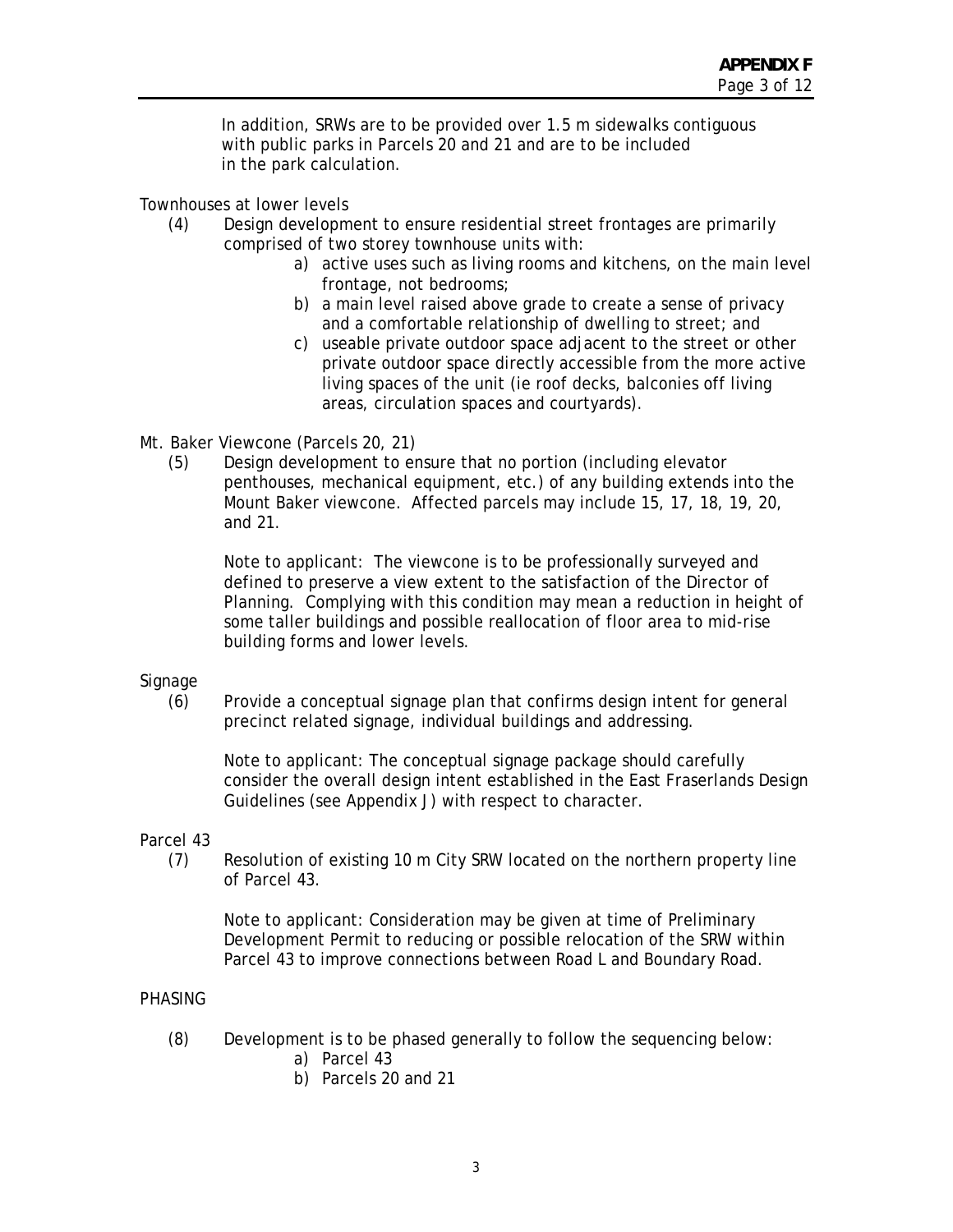# LANDSCAPE DESIGN

# Public Realm

(9) Provision of a variety of spaces consistent with the East Fraserlands Design Guidelines (see Appendix J). Aspects to consider include special paving, lighting, planting, driveway crossings, pedestrian entrances, walkways, site furniture, weather protection, garbage storage, recycling and loading facilities.

## Open Space and Landscape Treatment

- (10) Provision with each Development Permit application of a design rationale outlining the programming of the outdoor spaces and landscape structures, including overall use, sustainable design features (planting, water, composting, soil, habitat), urban agriculture, access and security.
- (11) Provision with each Development Permit application for the inclusion of urban agriculture features that are appropriate to the size, unit configuration and location of the proposed development parcel, to ensure that the diverse needs of the future resident population can be met.

Note to applicant: Urban agriculture features, particularly shared garden plots and edible landscaping, should meet the intent of the City of Vancouver's Food Policy objectives and relevant guidelines. Careful consideration should be given to adequate solar exposure, provision of hosebibs for urban agriculture areas, and opportunities for tool storage, composting and seating.

## **Technical**

- (12) Provision of optimum planting depth and volume (may be beyond BCLNA Landscape Standards) for all areas planted on slab. Structures such as underground parking slabs and retaining walls may need to be altered to provide adequate depth and continuous soil volumes.
- (13) Provision with each Development Permit application of a full Landscape Plan. The Landscape Plan should illustrate proposed plant materials (with common and botanical names, plant sizes, and quantities), paving, walls, furniture, fences, lighting, site grading and other landscape features. Plant materials should be listed in a Plant List that is clearly keyed to the Landscape Plan. The Landscape Plan should be a minimum of 1:100  $(1/8" = 1' - 0")$  scale.
- (14) Provision with each Development Permit application of large scale sections 1:50 (1/4"=1') illustrating the townhouse to public realm interface at the streets, lanes and Woonerfs. The sections should include planters, retaining walls, guardrails, patios, privacy screens, stairs and tree planting depths.

## CRIME PREVENTION THROUGH ENVIRONMENTAL DESIGN (CPTED)

(15) Design development to take into consideration the principles of CPTED having particular regard for: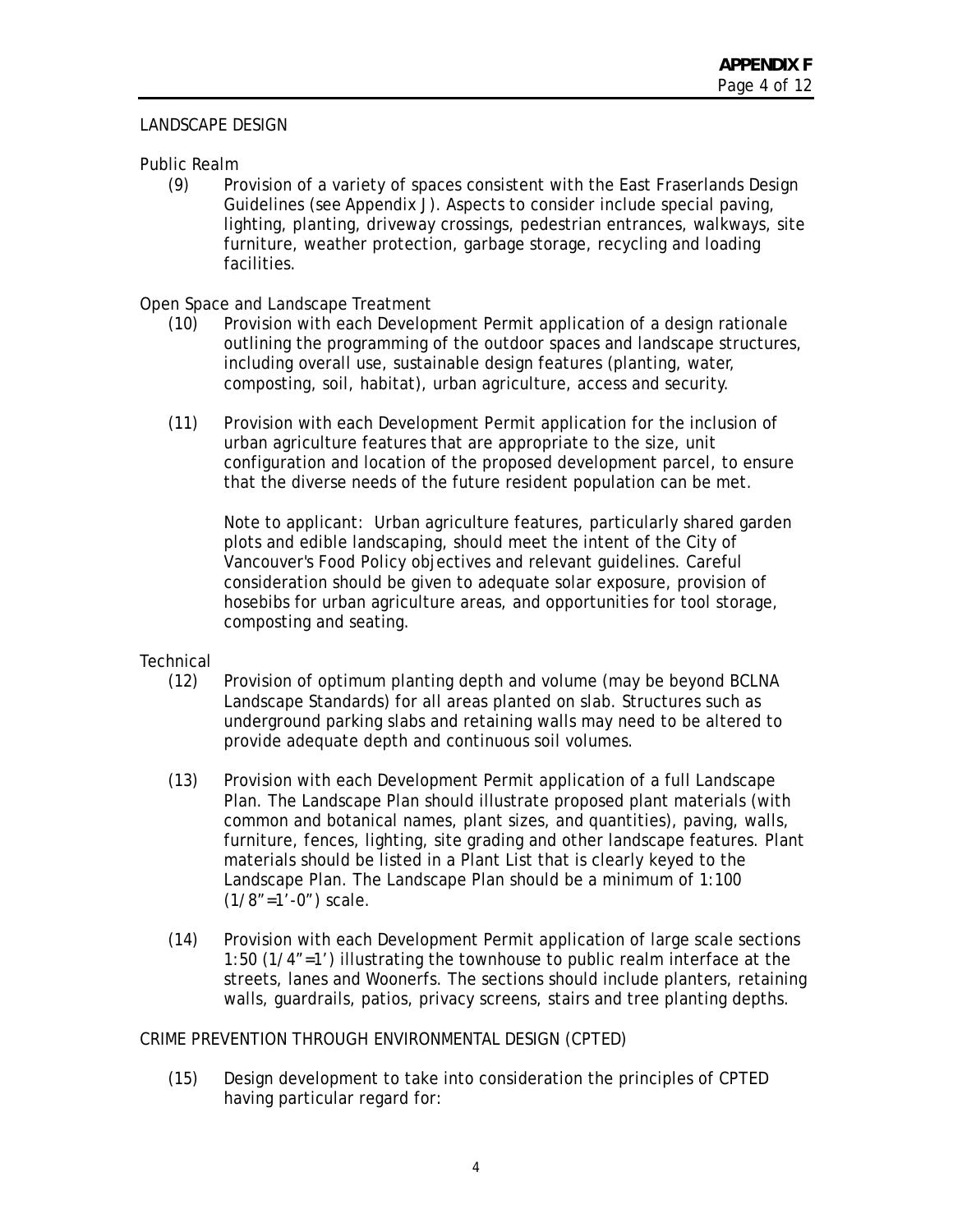- maximizing surveillance provided by ground level residential units to the pedestrian mews;
- providing clear definition between public and private spaces;
- providing secure access to services such as residential mail and garbage without using public property;
- providing convenient and secure access if residential parking is proposed off-site;
- reducing the scale of large areas of underground parking to serve specific buildings where possible;
- reducing opportunities for crime in underground parking areas by providing full separation between user groups and improving visibility;
- reducing opportunities for break and enter;
- reducing opportunities for mail theft; and
- reducing opportunities for graffiti and skateboarding where not programmed in open spaces.

## SOCIAL DEVELOPMENT

(16) Provision with each Development Permit application of a range of common area amenities that are appropriate to the size, unit configuration and location of the proposed development parcel, to ensure that the diverse needs of the future resident population can be met.

Note to applicant: Indoor and outdoor area amenities should meet the intent of the High-Density Housing for Families with Children Guidelines. The basic structure and aesthetics of the outdoor amenity areas should allow flexibility for future alternate uses of the spaces.

## PARKS

## Avalon Corridor

- (17) Provide temporary parking on Parcels 20 and/or 21 to accommodate a minimum of 30 vehicles as near the field as possible and to provide direct access between the parking and the field by at least one pathway prior to construction of Parcels 20 or 21.
- (18) Design development to the Avalon Corridor to incorporate conveyance of water originating in the Avalon Ponds in Everett Crowley Park, augmented by storm and rainwater runoff, to the Fraser River.

Note to applicant: Option 3 described in Appendix H that does not use a pump appears to be most supportable, but further development including a life-cycle assessment for both options 2 and 3 would be required to determine the preferred option; the water course should be as natural in appearance as possible and be constructed at the latest with the adjacent parcels 20/21.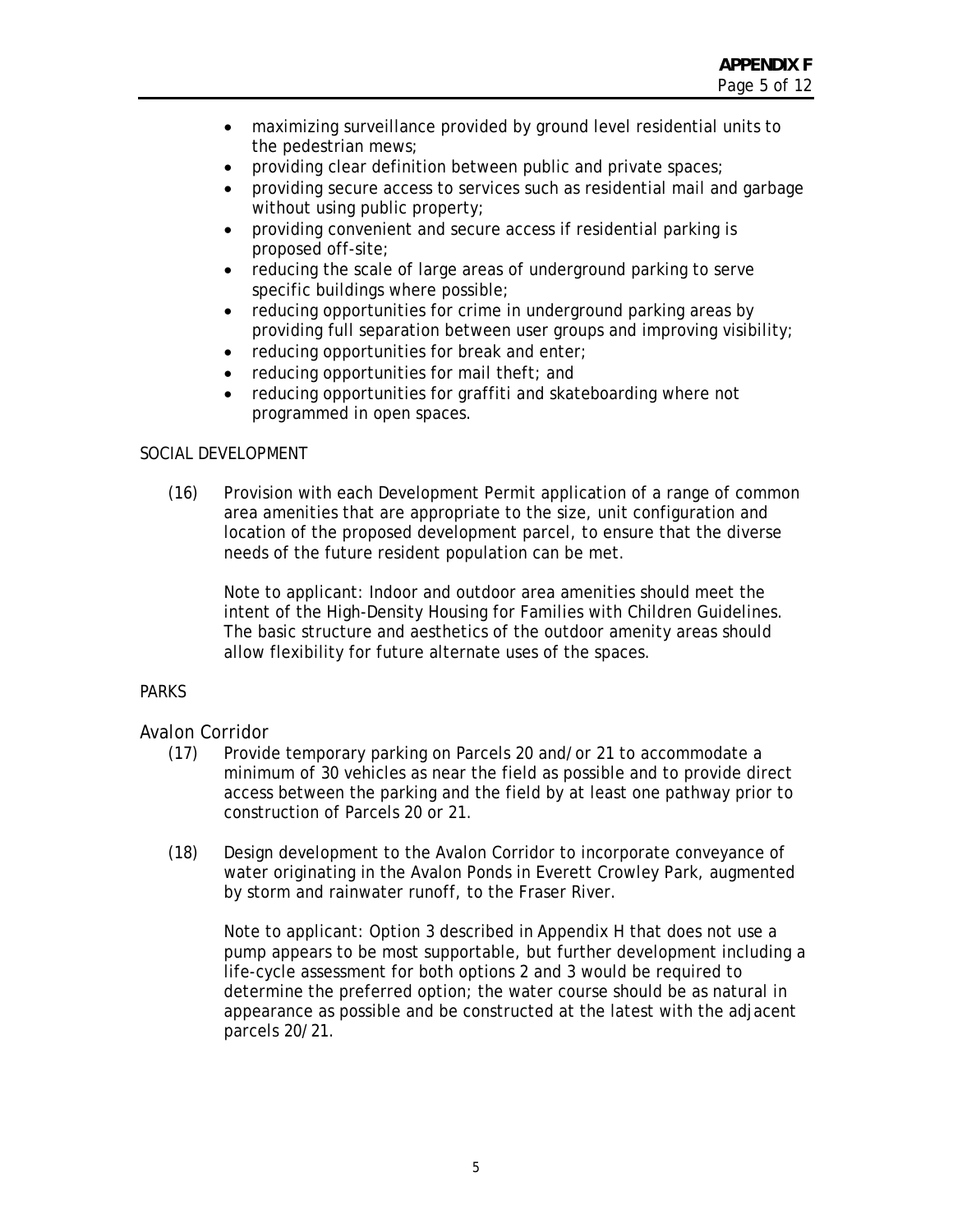- (19) Design development to the Avalon Corridor to integrate the proposed water course with associated riparian planting with the north-south 3.5m bikeway/pedestrian walkway west of the field.
- (20) Design development to ensure the primary public pedestrian and bicycle paths and rail crossings along the Avalon corridor are as direct and aligned as possible.

### **Other**

- (21) No utilities located in or adjacent to parks will be included in the park calculation.
- (22) All park programming for individual parks should be subject to a public consultation process, in conjunction with the Park Board, including any residents living in the new community, the residents of West Fraserlands and from the Victoria Fraserview Killarney community.

### ENGINEERING

### Public Realm Plan

(23) Design development such that street trees are only provided where protection for the trees is also provided to the satisfaction of the General Manager of Engineering Services.

Note to applicant: Where located adjacent to driving surfaces, trees should generally be located between the sidewalk and the driveable surface.

(24) Design development such that all roads have a standard crown profile.

Note to applicant: If a road requires a different profile, the detailed design will be considered through a detailed design review process.

- (25) Design development such that both sides of streets have pedestrian friendly sidewalks.
- (26) Design development such that the rainwater management system can accommodate peak stormwater runoff and elements such as raingardens and bioswales accommodate tree growth.

Note to applicant: Any water that flows from private to public property is subject to public safety considerations as well as the regulatory framework that governs water conveyance from public to private property.

- (27) Design development such that planting strips minimize intrusion into adjacent pathways.
- (28) Support agreements will be required where properties require support by means of a retaining wall or any other structure adjacent to City street prior to occupancy of any buildings on the parcel requiring the agreements.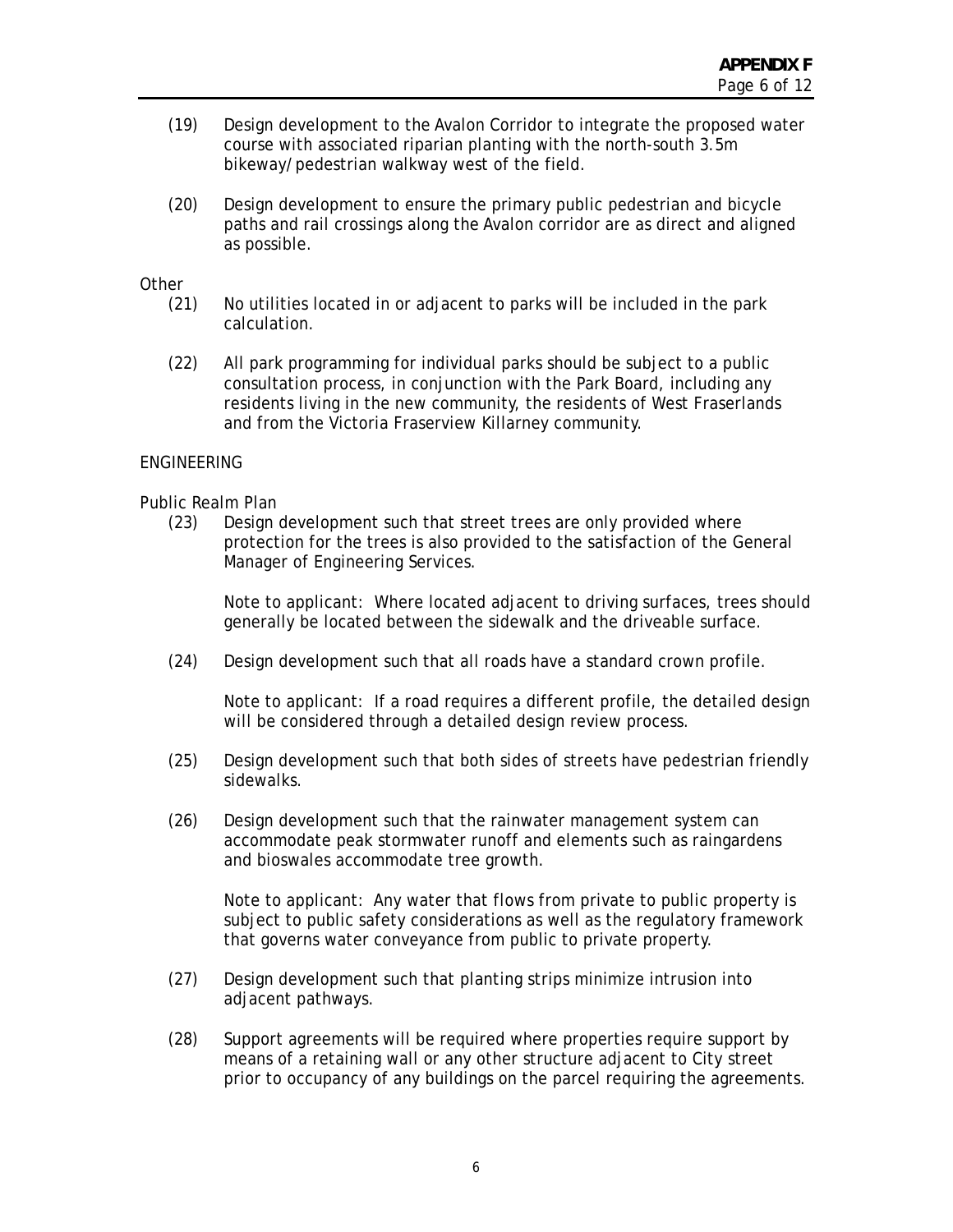(29) Design development such that all streets accommodate all legal users including vulnerable users.

### Parking

- (30) Confirm on the drawings submitted for Development Permit application that the parking layout adhere with the City of Vancouver Parking and Loading Design Supplement.
- (31) Design development such that on-site loading is properly accommodated. Detailed loading design including turning swaths where appropriate shall be provided before the issuance for any development permit.
- (32) Provision at Development Permit application of an updated Parking and Loading Study for each Parcel and as part of this study turning templates for all parking and loading access points and for all internal parking and loading circulations be clearly shown.
- (33) Provision at Development Permit application, for each multiple dwelling building where 10% or more of the units contain secondary units, of details to the satisfaction of the General Manager of Engineering Services on the increased impacts of secondary units on streets and the neighbourhood. The City Engineer, if deemed necessary, may require additional mitigation measures at the development permit stage.

Note to applicant: Details may be requested in the form of a Transportation Study that examines vehicle volumes with and without secondary units and suggests mitigation measures for any impacts.

- (34) Design development to include that provision of adequate parking spaces, as required by the Parking By-law.
- (35) Design development to ensure parking and loading access for each parcel be either off the lane or vehicular mews.

## ENVIRONMENTAL SUSTAINABILITY

(36) Buildings evaluated under the Canadian Green Building Council's (CaGBC) Leadership in Energy and Environmental Design for New Construction (LEED NC-1) program must achieve all prerequisites and the equivalent of 39 credits (LEED Gold) from the project checklist. (Refer to Appendix D) 22 of 39 equivalent credits that are achieved must be those identified as city priorities in appendix D.

Note to applicant: The LEED NC-1 project checklist should identify targeted credits and a project sustainability strategy with references to the project drawings where applicable that articulate how the applicant will achieve each credit or prerequisite and demonstrate compliance.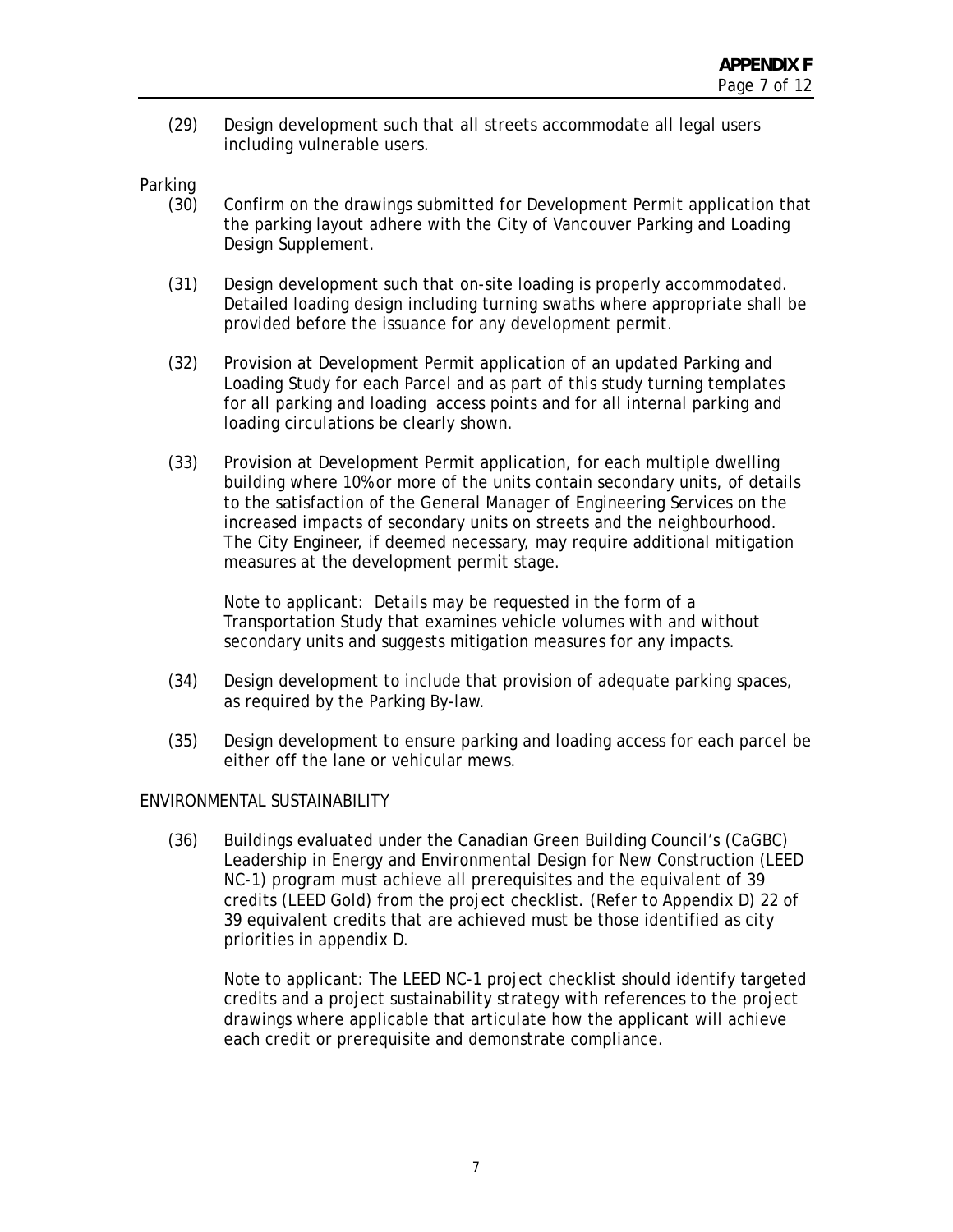(37) All buildings that are not evaluated under the LEED NC-1 program will achieve a Gold rating under either the Built Green program, or the Built Green "Multi" program, with a minimum Energuide score of 80.

Note to applicant: A Built Green project checklist identifying targeted credits and a project sustainability strategy on how the applicant will demonstrate compliance will be required. A copy of the Energuide report (including both completed "P" and "N" files) will be required at occupancy permit.

- (38) Provide a compliance strategy and timeline that outlines the documentation process required to achieve LEED NC-1 Gold and/or Built Green Gold equivalent, include reference to appropriate documentation at development permit, building permit and occupancy permit stages.
- (39) Use of electrical resistance heating for residential heating is not permitted.
- (40) All domestic appliances installed in residential units that are applicable to the Energy Star<sup>™</sup> program will have an Energy Star<sup>™</sup> label.
- (41) Provide for individual in-suite metering for energy use.

Note to applicant: Meter displays will be in a prominent location to encourage usage and improve effectiveness.

(42) No natural gas fireplaces are to be installed within dwelling units. Ornamental non-combustion fireplaces are permitted if they are not heat producing.

Note to applicant: All fireplaces are discouraged. A letter from a professional engineer outlining any provision for ornamental fireplaces is to be submitted at the time of application for a Building Permit to state that the fireplaces installed are not heat producing.

- (43) Provide a green roof over concrete structures, excluding the tops of towers. Roofscapes should be highly programmable, useable and accessible.
- (44) Provide three streams of waste removal both in-suite and in-building for the development (regular garbage, recyclable materials and organics). The development site is to provide adequate space and infrastructure to accommodate three streams of waste removal including fully outfitted areas that can be made active upon implementation of an organics collection system.
- (45) Twenty percent of all residential parking spaces (excluding visitor parking) will have electric outlets for electric vehicles.

Note to applicant: The outlets must meet the specification laid out in section 86 'Electric Vehicle Charging' in the Canadian Electrical Code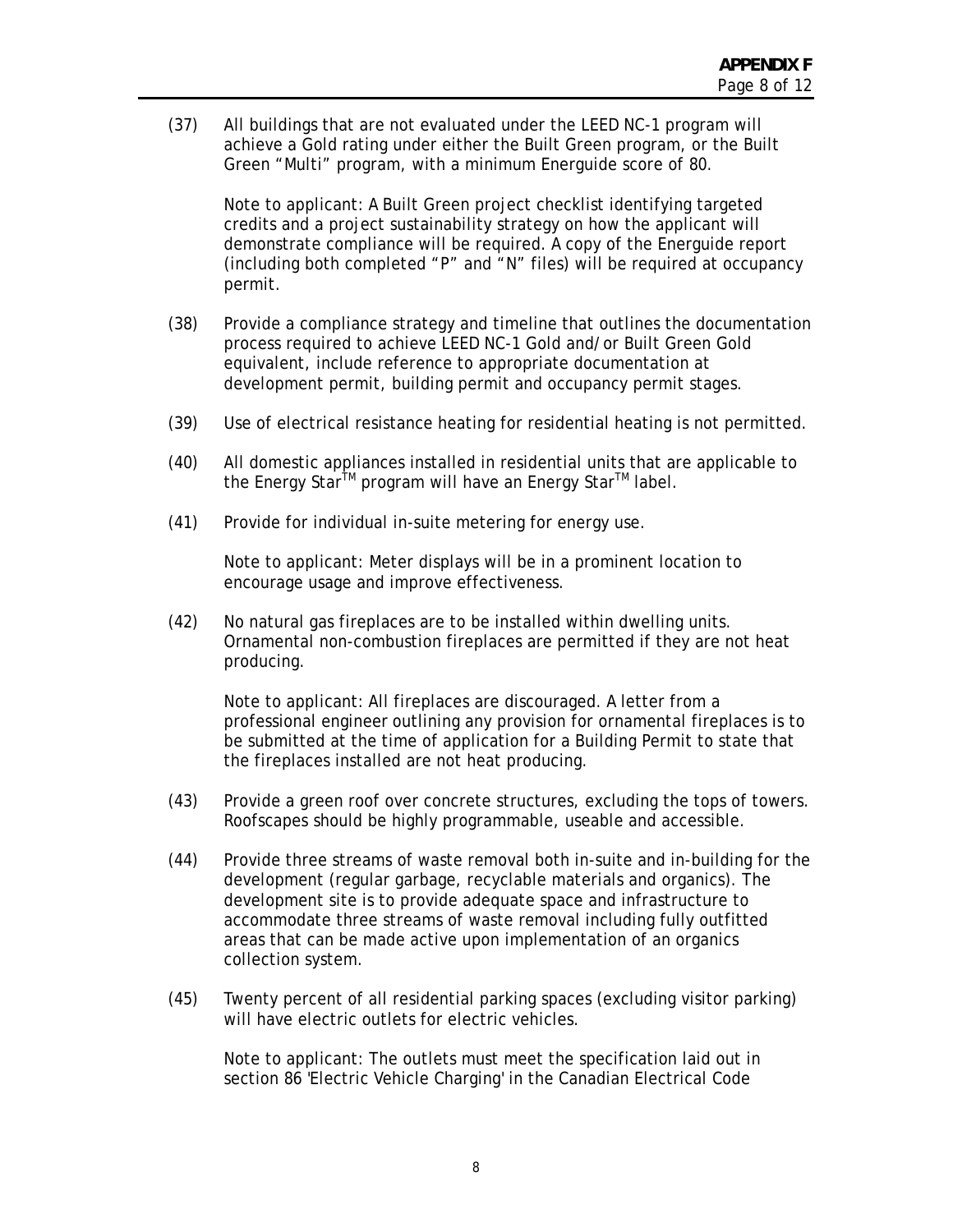including a 20 amp receptacle circuitry that is designed for all spaces, excluding visitor parking. Clarification for how power must be provided.

### NEIGHBOURHOOD ENERGY UTILITY

- (46) Building design is to include provision of connections to, and be compatible with, the Neighbourhood Energy Utility proposed for the area.
- (47) Buildings shall, upon implementation of the Neighbourhood Energy Utility, connect to the system for provision of all building heating and domestic hot water services. Exceptions, however, may be granted by the City Engineer on a case by case basis for the use of solar systems to generate heat energy or equipment to acquire waste heat energy from the refrigeration or cooling system of a building for the purpose of supplementing the heat energy provided by the Neighbourhood Energy Utility.
- (48) Provide compatible, energy efficient design and details of the in-building heating and domestic hot water for the connection to the Neighbourhood Energy Utility proposed for the area.

### SECONDARY UNITS

(49) Prior to Development Permit issuance, a covenant will be required to ensure that the number of strata lots created upon registration of a strata plan is consistent with the approved number of principle dwelling units.

### B. PROPOSED CONDITIONS OF BY-LAW ENACTMENT

### AGREEMENTS

 THAT, prior to enactment of the CD-1 By-law, the registered owners shall, at no cost to the City make arrangements for the following, on terms and conditions satisfactory to the Director of Legal Services:

### CHARGE SUMMARY

(1) Provide to the Director of Legal Services a charge summary of the titles to the subject lands, in accordance with her specifications.

### ENGINEERING

Services Agreement

- (2) Execute a Services Agreement to detail the delivery of all on-site and offsite works and services necessary or incidental to the servicing of the subject site (collectively called "the Services") such that they are designed, constructed and installed at no cost to the City, and that all necessary street dedications and rights-of-way for the Services are provided. The services shall include:
	- a) the upgrading of all Storm, Sanitary and Water systems as required by the development;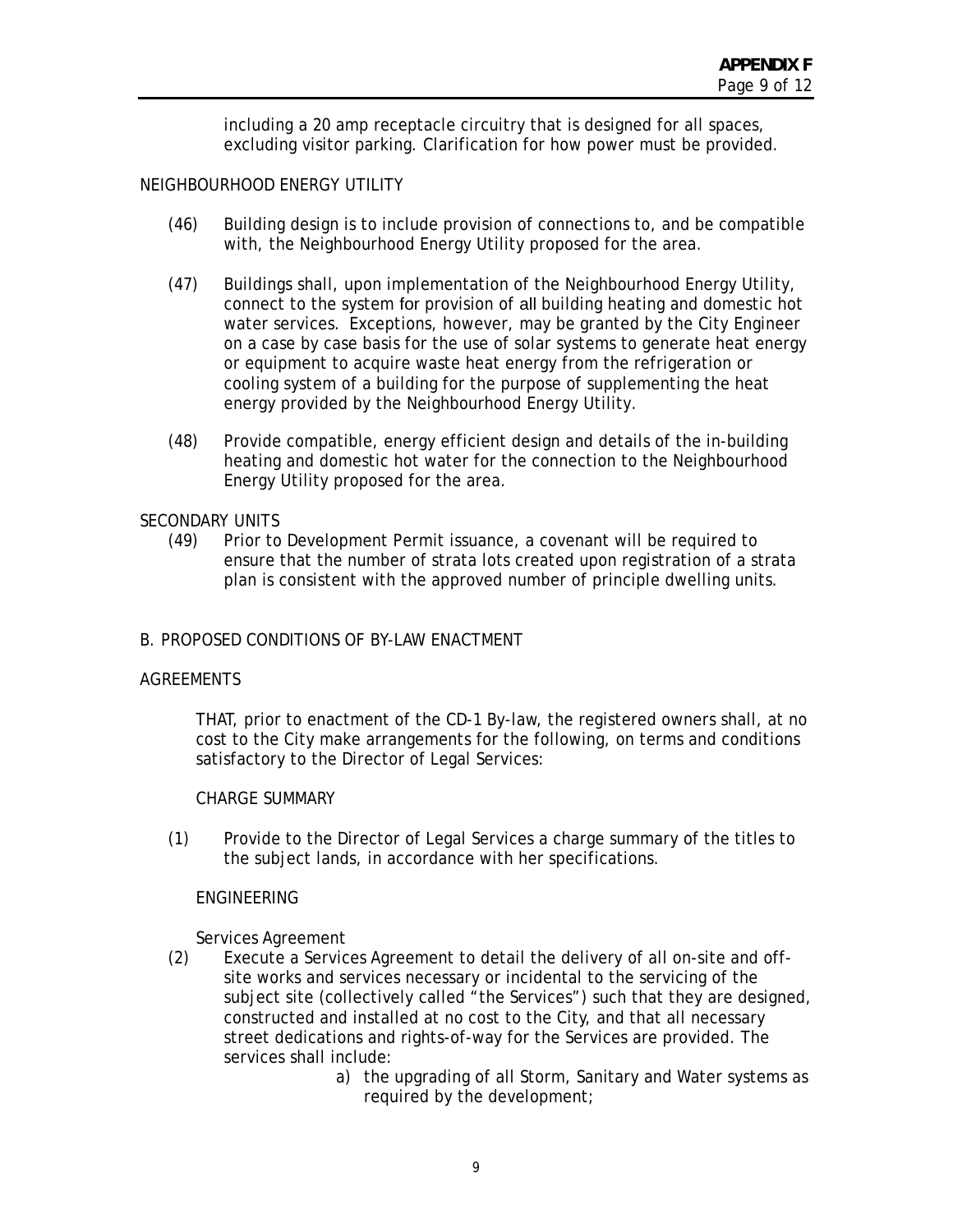- b) all roads, pathways, sidewalks, lanes, woonerfs, mews, boulevards, greenways, bikeways and all other hard or soft-scaped surface and subsurface elements for public access as generally shown in the East Fraserlands Design Guidelines (see Appendix J); and
- c) provision of life-cycle assessments for all non-standard materials proposed for City streets.

### Subdivision Plan

(3) Obtain approval of and deposit for registration a subdivision plan that creates parcels generally as defined in the East Fraserlands Design Guidelines (see Appendix J) and provides for delivery to the City, roads (which includes the waterfront walkway/bikeway), and lands for parks and open space.

> Note to applicant: Provision of an as-built survey of Marine Way and detailed design of those sections of Marine Way to be improved including the intersection of Marine Way and Road L will be required prior to approval of the subdivision plan.

Note to applicant: To facilitate vehicle manoeuvring while maintaining adequate pedestrian space, small radius curves at intersections will be replaced with corner chamfers.

Statutory Rights-of-Ways

- (4) Execute statutory right-of-way agreements for public access over lanes traversing parcels, pedestrian mews, and other spaces for public access (refer to the East Fraserlands Design Guidelines – Appendix J) including walkways adjacent to Public Parks on Parcel 20 and 21.
- (5) Execute blanket surface statutory rights of way for public access over parcels 20 and 21 to provide part of at least one temporary vehicular and pedestrian access route to the waterfront from the Town Square through all phases of development.

Note to applicant: The SRW area will be reduced and refined when an appropriate alignment has been determined and may be moved and adjusted as needed from time to time to the satisfaction of the General Manager of Engineering Services.

Lease of Roads

(6) Make arrangements for the execution of a lease agreement for Kent Avenue South, Hartley Street, Kinross Street, Dudley Street and Cromwell Street to the abutting owners in accordance with Council Resolution of December 12, 2006.

Neighbourhood Energy Utility

(7) Make arrangements for appropriate agreements for access to and operation of the Neighbourhood Energy Utility.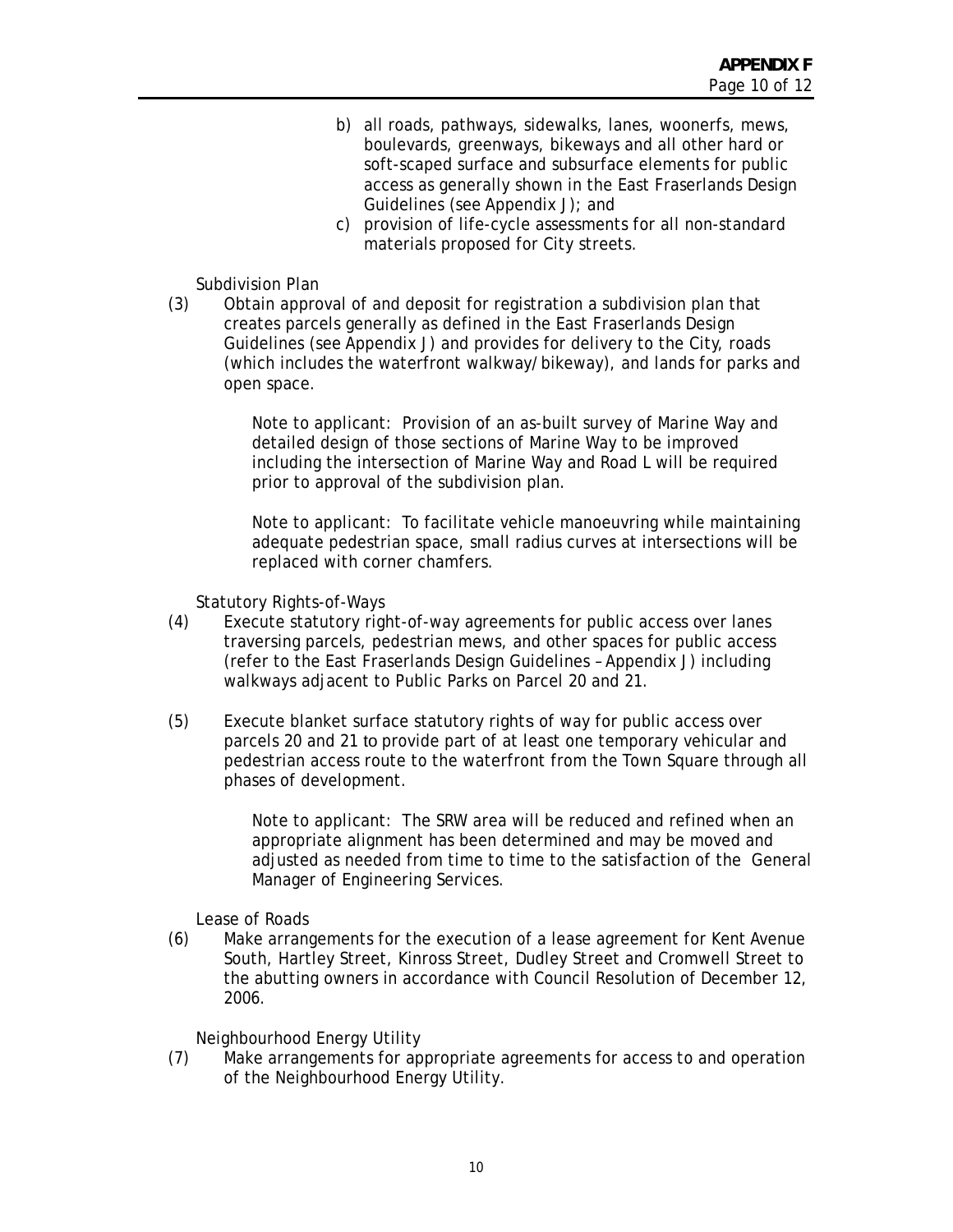Car-share Agreement

- (8) Make arrangements for:
	- 1. the provision, operation, and maintenance of car-share vehicles and the provision and maintenance of parking spaces for use exclusively by such vehicles, with such parking spaces to be in addition to the minimum parking spaces required by the Parking By-law;
	- 2. designation of visitor or surplus parking spaces which are publicly accessible 24 hours a day (e.g. within visitor parking or outside the building) for future use by carshare vehicles, with such spaces not to be in addition to required parking for residents or visitors; and
	- 3. car-share vehicles and spaces will be required for multiple residential units, including live-work units and affordable housing units. "Secondary dwelling units" (i.e. secondary suites in a housing unit) will be considered as separate dwelling units for the purpose of calculating the required number of car-share vehicles;

| No. of Dwelling     | <b>Shared Vehicle</b> | <b>Shared Vehicle</b> | Visitor Space to be  |
|---------------------|-----------------------|-----------------------|----------------------|
| Units in            |                       | Parking Space         | Converted for        |
| Development Permit  |                       |                       | <b>Future Shared</b> |
| Application         |                       |                       | Parking Space        |
| 1 - 49              | <b>None</b>           | None                  |                      |
| $50 - 149$          |                       |                       |                      |
| $150 - 249$         | 2                     |                       |                      |
| $250 - 349$         | 2                     | າ                     | 3                    |
| Each additional 100 | $+0$                  | +0                    | $+1$                 |
| units or portion    |                       |                       |                      |
| thereof             |                       |                       |                      |

all as outlined in the table below:

SOCIAL DEVELOPMENT

(9) Grant to the City options to purchase lots within Parcel 43, to be identified by the City, for Affordable Housing programmes. The optioned lots must be sufficient to develop a minimum of 88 family units with a minimum aggregate floor area of 8680 square metres.

PARKS

- (10) Make arrangements to convey to the City 0.629 ha of land fully constructed as park, to be funded by the developer but supplemented by City contributions as may be approved by Council. The provision of parks should accompany the development of those Parcels as set out below:
	- 1. Promontory Park (with a maximum area of 0.295 ha) Parcel 43;
	- 2. Avalon Park North (with an area of approximately 0.334 ha) – Parcel 20 or 21.